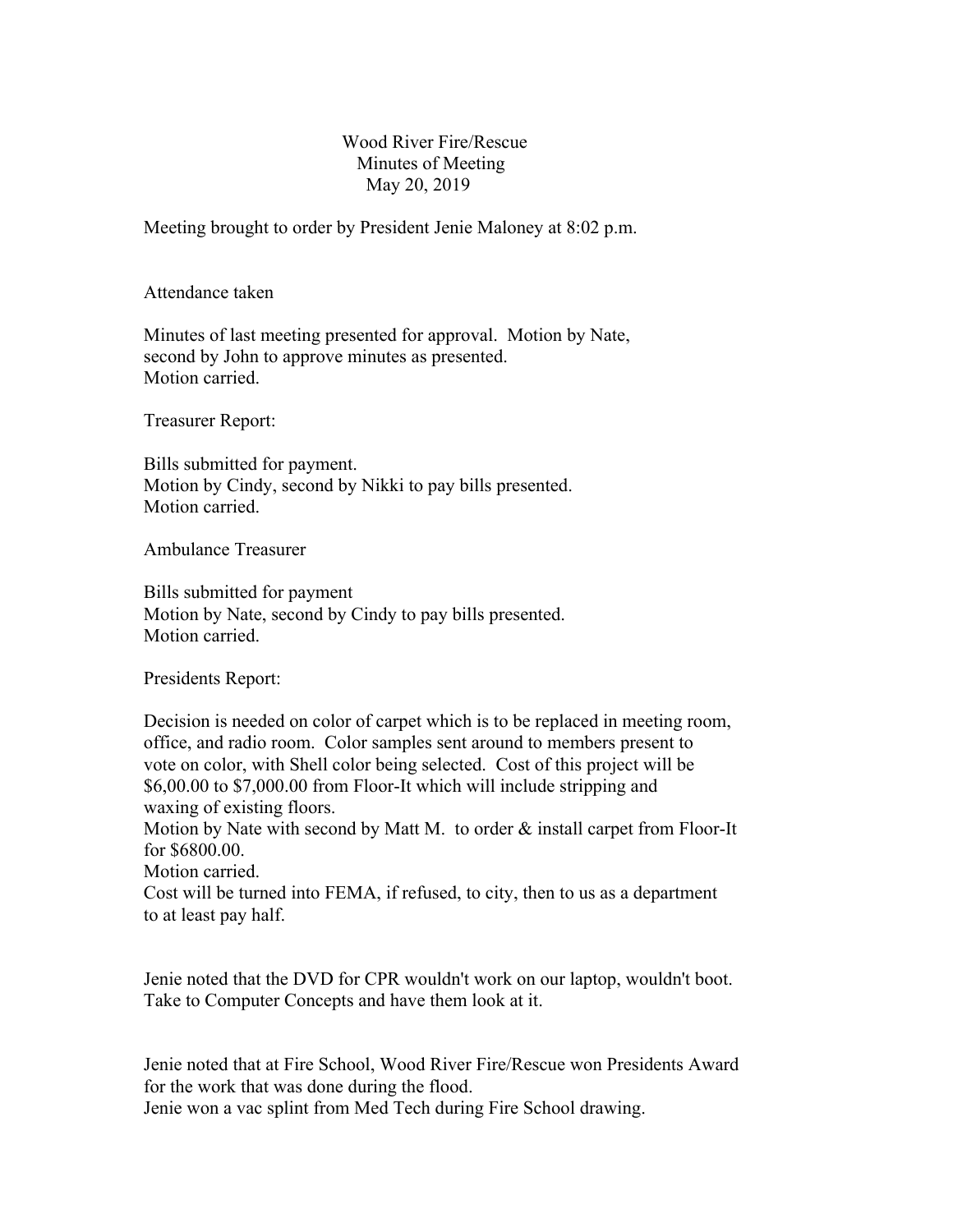Nick Lammers, Nick Eckert, Judy Knecht all gave short talks on what they learned at Fire School.

Fire Chief:

Todd went over flood relief items. Noted that he along with others are working with NRD, Buffalo County, Hall County to help Gibbon, Shelton, and Wood River areas that were affected by the flooding, are various projects so that we can better prepare for future floods if they should happen again.

Noted that we need information as to where we stored sandbags, cornstalks, list of all sights we barricaded, building repairs here as well as the old fire station, Senior Center, this all needs to be accounted for and noted that we still have a lot of work left to do.

Battery for cot should come in on Friday. Light towers needs to be built, around \$5600.00. We can use donation money for this project.

Pool should open this weekend, and they would like to use our mannequins for CPR.

Rescue Captain:

Letter passed around regarding EMS Children's Day.

Safety Officer:

Noted some roads are still a mess, with the rain we have had and will be getting so need to be careful driving.

Chaplain:

Pastor Matt said a prayer for our department, Lonnie from Grand Island Fire, and the upcoming wedding of John & Cate.

Training:

Training will be June 3, vehicle extrication or pump class, EVOC class skill station. July will be water rescue hosted by Josh F. Todd would like to have a class later in the fall on unarmed defense.

EMS Training:

Chelsie Doane has been designated as the Pediatric Care Coordinator. Cindy to send out email as Hastings has some good classes for those that need education hours.